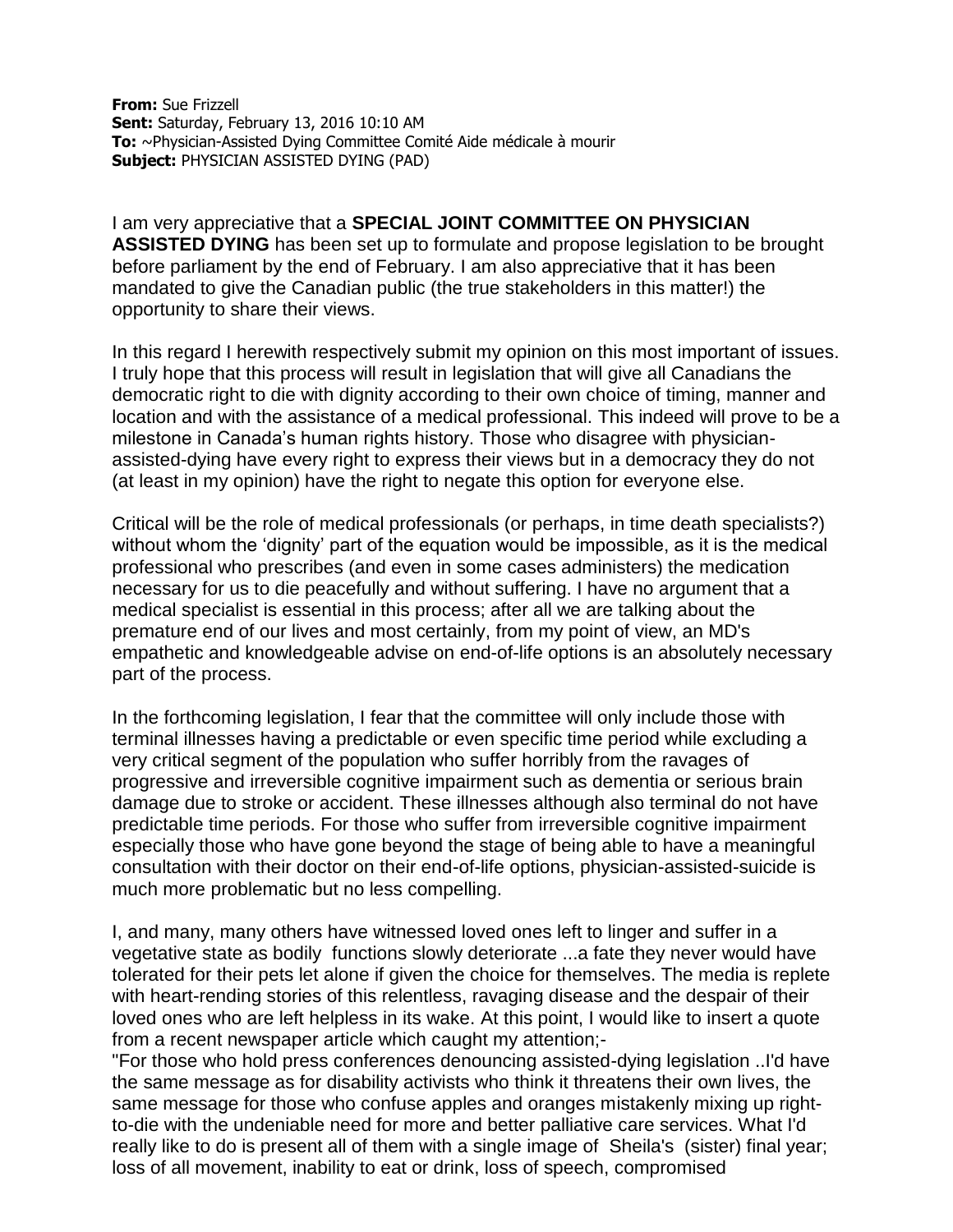breathing,..all this while receiving palliative care - wrapped in relentless deterioration and the certain knowledge that the only relief will be death...telling me more than once no one should have to die this way." (Ottawa Citizen Dec 19th 2015)

In anticipation that the forthcoming legislation will include provisions for those suffering from irreversible cognitive impairment and for those of us who do not want to suffer interminably, I have gone ahead and requested a a consultation with my family doctor of 25 years as to how I could best ensure not only none medical intervention but more importantly assistance in obtaining lethal medication in a timely manner (and also if necessary the administration of a lethal dose by injection in the case of sudden serious cognitive damage).

This meeting along with and much reading on the subject (especially the article in the NYT Magazine May 17 2015 about Sandy Bem, a Cornell psychology professor, who having been diagnosed with early onset dementia set in motion a step-by-step plan based on her descriptive suicide window and which according to her plan culminated in her suicide by a lethal dose and with her loved ones in attendance) has helped me formulate my own plan of action.

This plan is not set in stone and will be reviewed from time to time. However, contingent on it working will be parliament passing the necessary legalization legislation which needless to say I am very much counting on. Also, part of the key to this working will be the awareness of my family doctor, and my 'Power of Attorney for Personal Care' that the following documents are up-to-date and in their possession.

#### **THE FOLLOWING 3 DOCUMENTS MAKE UP MY ADVANCE DIRECTIVE FOR IRREVERSIBLE COGNITIVE IMPAIRMENT**

# **DOCUMENT #1 COVERING LETTER TO MY DOCTOR**

#### December 31, 2015

I wish to thank you for spending so much of your time in September discussing with me the very important topic relating to physician-assisted-dying and some of the implications for doctors and patients with respect to the impending implementation of legalization in February 2016. Although I can't put myself in your shoes, I can understand that this must be a deeply troubling issue for you. It is unfortunate that we need to call on doctors to assist us in this regard – much better would be a new profession of death practitioners specialized in end-of-life (EOL) options. In my initial tackling of this very thorny subject I decided to exclude situations where I am diagnosed with a short-term terminal illness (i.e. with a predictable time limit) but cognitively competent and therefore able to discuss my EOL options. My problem is with irreversible cognitive impairment with no predictable terminal time limit. The attached document (Advance Directive) is only intended to deal with this. Being able to arrange and set in motion the method, time and place of my death is very important to me. In the case of progressive dementia, I will need help ;-

a) identifying the 'specific markers' which characterize my cognitive decline and measuring their advancement

b) identifying my 'self-suicide' window so that I do not miss the boat so to speak!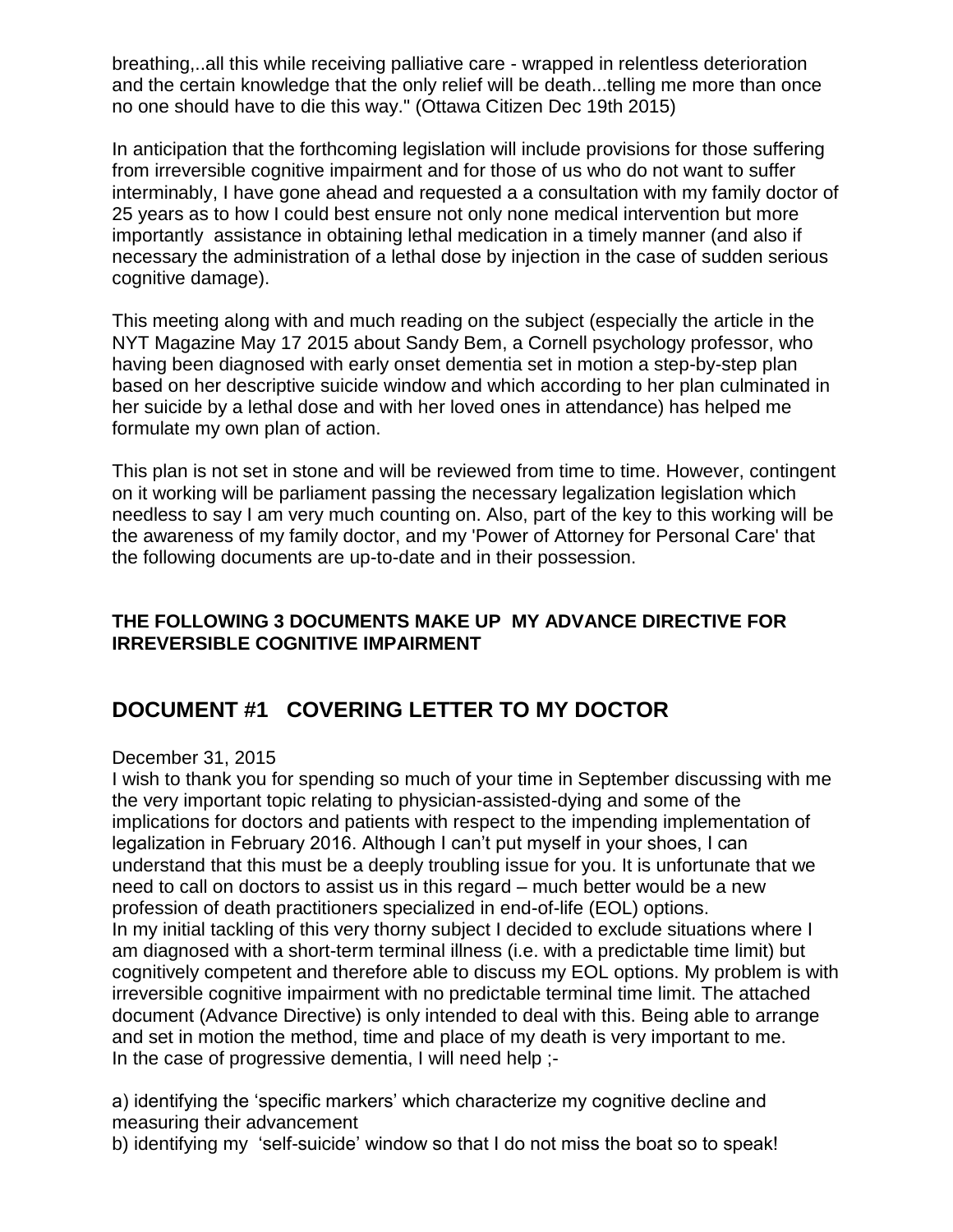c) obtaining the lethal drug (with instructions) in a timely manner so that it is available at the time I need it.

Even more problematic is when irreversible cognitive impairment is due to stroke or accident. This may necessitate emergency practitioners and/or physicians to assist in my death (euthanasia) especially if I have passed my identifiable markers and my selfsuicide window? In this case, it will be critically important for paramedics to be able to assess the severity of the damage and to be alerted to the existence of this Advance Directive and take appropriate action (eg no life-saving intervention in the case of severe damage). In this regard, and as you so wisely advised, I will carry a MEDIC ALERT CARD (sample attached) in my wallet and a copy on my fridge which will provide contact details…. probably wishful thinking that these dots between emergency personnel, hospital staff, and your clinic will connect; but hopefully at some point I will be able to count on physician-assisted dying so that I do not linger in some kind of semi-comatose state.

Also critical in making this Advance Directive workable will be periodic cognitive testing. I did have a MOCA TEST a few years ago at your clinic which quite possibly could be used as a base for comparison. It was suggested at the time that I should update the assessment every year or so. And then there's the question concerning the reliability and comprehensiveness of cognitive tests and their ability to assess and predict brain impairment and its effect on behaviour.

At this stage, achieving clarity about my end-of-life options seems beyond reach but at the same time I feel compelled to get my thoughts/wishes in writing before my mental capacity takes a downturn for

whatever reason. It is such a densely complex subject and yet so personal. The NY times magazine article (May 17 2015) about Sandy Bem's experience and other testimonials have been very helpful.

Any suggestions will be very much appreciated. Once this Advance Directive is settled (ie fine-tuned) and added to my medical file at your clinic, I am assuming it can be put to rest except perhaps for an occasional review until such time it is needed.

….……………………..

# **DOCUMENT #2 MY ADVANCE DIRECTIVE ON FILE WITH MY DOCTOR**

December 31,2015

# **THIS ADVANCE DIRECTIVE APPLIES ONLY TO IRREVERSIBLE COGNITIVE IMPAIRMENT/FAILURE**

**FOR SUSAN GAIL FRIZZELL**

**THIS ADVANCE DIRECTIVE FOR ME SUSAN GAIL FRIZZELL is to be on file at my doctor's clinic along with my more general advance directives** , (THAT IS, THE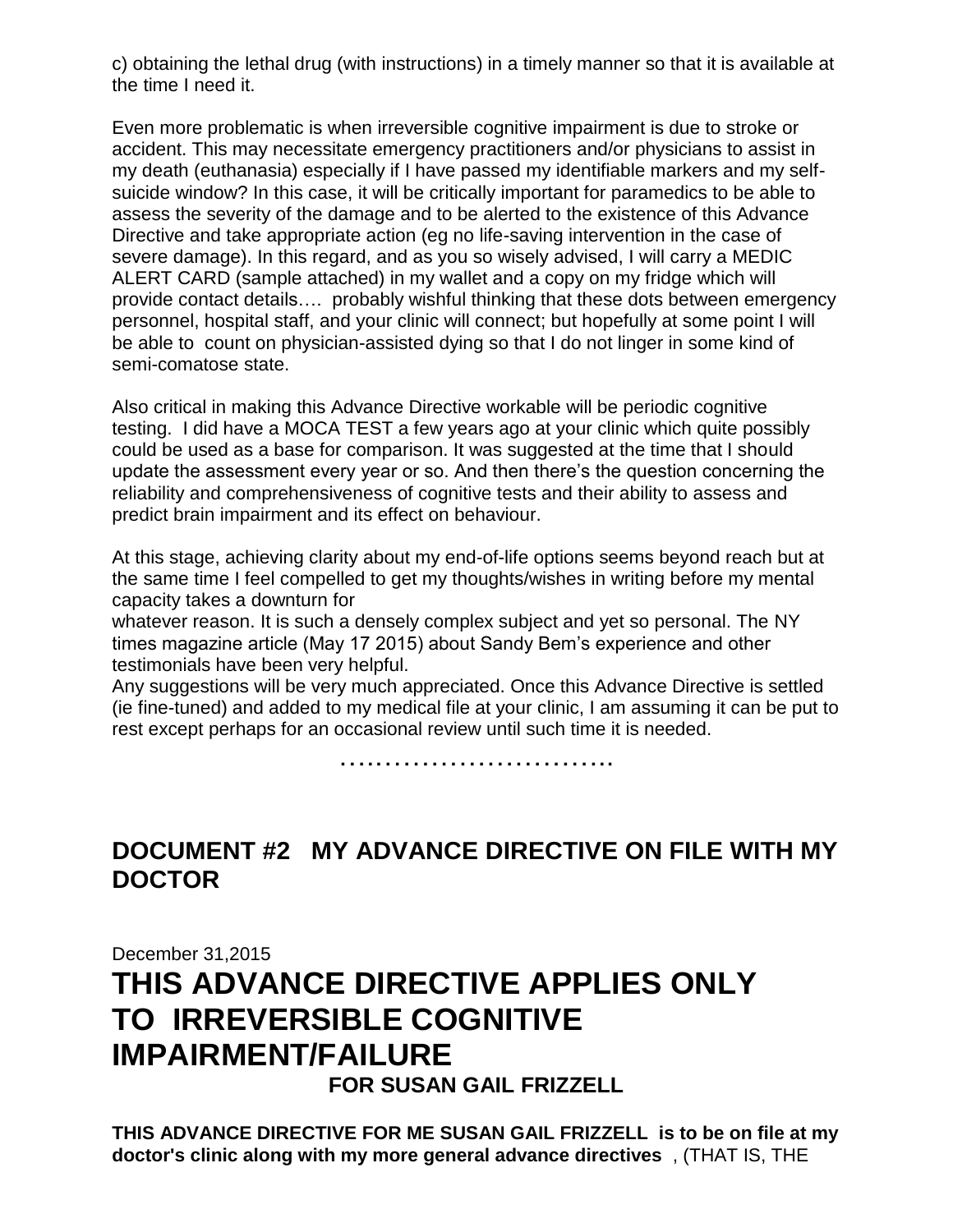ORIGINAL ADVANCE DIRECTIVE Copied from the Jewish General Website and THE ADVANCE CARE DIRECTIVE KIT extracted from the Ontario Dying with Dignity website). These documents are also on file with my Power of Attorney for Personal Care (POAPC)

### **MY PRIMARY CONCERN IN THIS ADVANCE DIRECTIVE IS TO ESTABLISH THE TIMING, METHOD AND LOCATION OF MY DEATH IN THE CASE OF SERIOUS 'COGNITIVE IMPAIRMENT' WHICH IS DIAGNOSED AS IRREVERSIBLE.**

**(However, I do recognize that there may be brain treatments available at the time when I am afflicted with cognitive impairment which might be able to reverse my condition and be worth trying and perhaps even obviate the need for this document; however, until such remedies exist the following directive represents my wishes.)**

# **1) IN THE CASE OF BEING DIAGNOSED WITH DEMENTIA**

### **(A) TIMING:**

Typically cognitive failure due to dementia progresses at a predictable trajectory but the rate of this progression can vary widely which makes it necessary for me **now** whilst mentally competent to establish identifiable 'markers' which will alert me (and those close to me who are able to assess me) to the appropriate timing of my own demise by my own hand.

Once early stage dementia has been diagnosed, I will need a detailed roadmap of signs to watch for so that I do not miss the critical time period in which I am able to commit suicide. **While necessarily a subjective exercise, I will need guidance here to help me establish and fine tune medically-understood markers.**

#### **BEHAVIOURAL MARKERS AS A RESULT OF COGNITIVE FAILURE THAT I WOULD FIND INTOLERABLE WOULD INCLUDE** *INABILITY* **TO-**

a) engage in conversation in a meaningful way

b) recognize people I should and by the next day unable to recall their visit or any conversations.

c) comprehend what I am reading or what someone else might be reading to me

d) co-ordinate movements that are required to give me a certain degree of autonomy and quality of life (such as an ability to eat on my own, incontinence, dress myself, tend to my personal care at least at a minimum level… all due to cognitive failure as opposed to a failure of motor ability)

#### **THE ABOVE BEHAVIOURAL MARKERS WILL BE A QUESTION OF DEGREE; BUT** *WHAT* **WILL BE OF PARAMOUNT IMPORTANCE WILL BE MY ABILITY TO TAKE MY OWN LIFE IN THE CASE OF ADVANCING DEMENTIA.**

**Once dementia has been diagnosed, regularly scheduled MOCA-type tests and other relevant medical assessments will assist in determining the degree of impairment and in establishing the timing of end-of-life action. MEDICAL ASSESSMENTS**

#### Some years ago, after I took a MOCA test at my family doctor's clinic, it was suggested to me that I schedule this test every 3 years or so. Once early stage dementia is diagnosed the timing of these tests will need to be stepped up. In addition, it will be important to have a broad range of medical assessments that take into account a variety of expert opinion in order to obtain a comprehensive picture.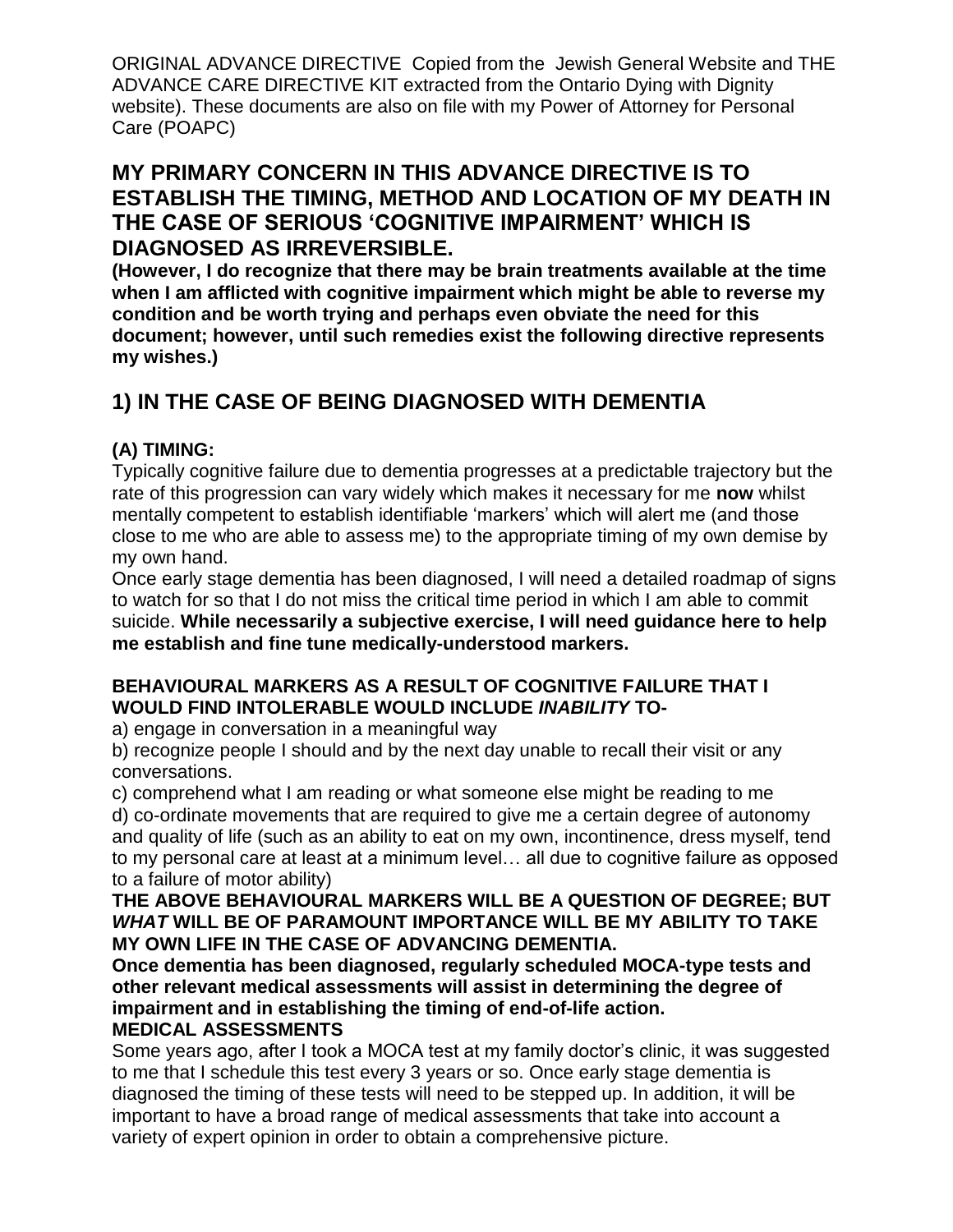### **(B) METHOD :**

With regard to **METHOD,** I am assuming that if I have been diagnosed with irreversible 'moderate'/advanced dementia and I am fast approaching some of the markers listed above; and also, and more importantly getting to the point of no return of competency in being able to self-suicide I will need to take appropriate measures. At this point, **I am assuming that once physician-assisted-suicide is legalized in February 2016 I will be able to get a prescription for a lethal dose of appropriate drugs.** At this time, I can only use guidelines from published literature. Presently, I favour the method in the book "The Peaceful Pill Handbook " by Philip Nitschke who suggests pentobarbital in combination with an anti-nausea drug which provides a 'gentle' way to die. This means that I will need to obtain a lethal dose in a timely fashion from a medical practitioner and it assumes that obtaining such a drug will be legalized by the time I require it.

### **(C) LOCATION:**

At the time of writing this I have a preference for my home but this could easily be subject to change; and, as I have donated my body to Queen's Dept. of Anatomy perhaps somewhere close to Queens would make sense?

## **2) IN THE CASE OF IRREVERSIBLE BRAIN DAMAGE DUE TO AN ACCIDENT OR STROKE CAUSING COGNITIVE FAILURE;**

### **A) TIMING**

If I am only moderately cognitively affected then this document will not likely be required at this stage;

However, in the event that I have cognitively passed my 'markers' and unable to commit suicide, it will be critical for emergency paramedics (or other emergency medical practitioners) to be aware of the existence of this ADVANCE DIRECTIVE so that they know not to implement life- saving intervention. In this regard I will carry a **MEDICAL ALERT** notification card in my wallet providing my Physician's and my POAPC contact telephone numbers.

### **B) METHOD**

In the case of irreversible brain damage and/or stroke, self-suicide is not likely to be an option but if it is, I wish to follow the same pattern as above.

However, if self-suicide is not an option, I will have to rely on a medical practitioner (in conjunction with my POA for Personnal Care for the implementation of physicianassisted suicide (euthanasia). My not being able to self-suicide should provide sufficient evidence in its own right to implement physician assisted-suicide, please do not delay!!

#### **C) LOCATION**

Under the circumstances it won't matter! but again somewhere close to Queens University might be the best spot as body transfer to Queen's Department of Anatomy will work more smoothly.